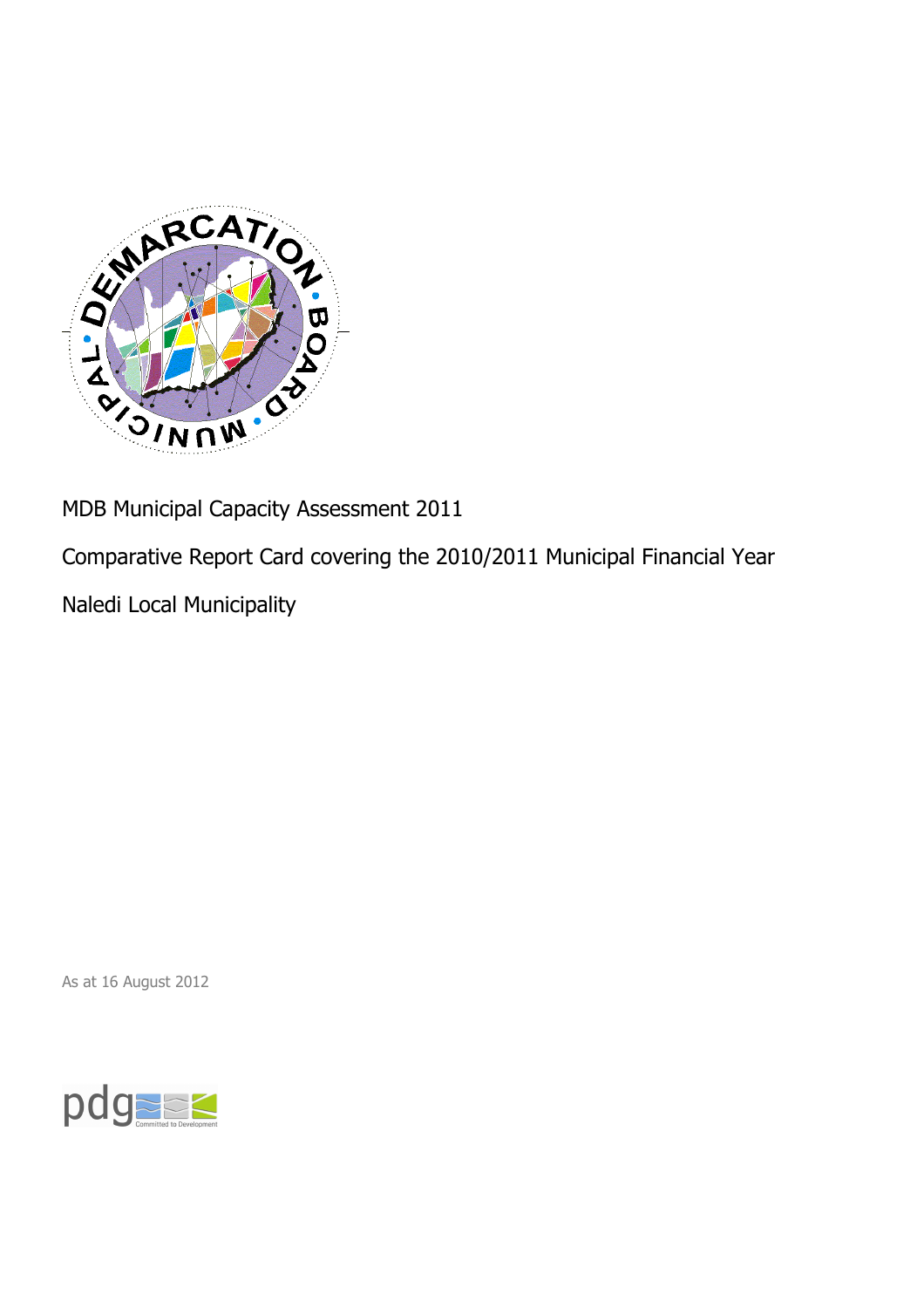## Section 1: General Information

| Name of Municipality:      | Naledi Local Municipality        |
|----------------------------|----------------------------------|
| MDB Code:                  | <b>FS164</b>                     |
| Name of Municipal Manager: | Nomthandazo Sigadi               |
| Address:                   | Private Bag X1, DEWETSDORP, 9940 |
| Telephone Number:          | $(051)$ 541 0012                 |
| Email Address:             | tamiet@naledimun.co.za           |
| Website Address:           |                                  |

# **Introduction**

The MDB's Municipal Capacity Assessments 2011 aims to collect and analyse capacity information from all municipalities in the country. A key output of the assessments is the development and distribution of a Comparative Report Card to each municipality. This document represents Naledi Local Municipality's Comparative Report Card and provides useful analytical comparisons of capacity between Naledi Local Municipality and the average across all municipalities in the same municipal category.

For the purposes of Capacity Assessments, municipalities are divided into the following 7 categories which are essentially sub-categories of the A, B and C categories identified in the constitution:

- A: Metros (8 municipalities)
- B1: Secondary cities: the local municipalities with the largest budgets (19 municipalities)
- B2: Local municipalities with a large town as core (27 municipalities)
- B3: Local municipalities with small towns, with relatively small population and significant proportion of urban population but with no large town as core (110 municipalities)
- B4: Local municipalities which are mainly rural with communal tenure and with, at most, one or two small towns in their area (70 municipalities)
- C1: District municipalities which are not water services authorities (23 municipalities)
- C2: District municipalities which are water services authorities (21 municipalities)

It should be noted that the categorisations have been widely used by DCoG and National Treasury for analytical purposes. These categorisations primarily serve to illustrate the structure of local government and assess the impact of policy decisions.

Using this methodology, Naledi is categorised as a Category B3 municipality. The average for this report card is calculated based on the data received from a total of 110 municipalities in this municipal category this year.

### Reporting period and data sources

This Report Card covers the 2010/2011 Municipal Financial Year and largely relies on data from the following sources:

| Source                                                               | Year    | Custodian                   | Specific data used in this assessment                                     |
|----------------------------------------------------------------------|---------|-----------------------------|---------------------------------------------------------------------------|
| Completed MDB Municipal Capacity Assessment<br><b>Ouestionnaires</b> | 2010/11 | Municipalities directly     | All                                                                       |
| Local Government Budget and Expenditure<br>Database                  | 2010/11 | <b>National Treasury</b>    | Operating budget and expenditure<br>data (pre-audited as at 30 June 2012) |
| Blue Drop and Green Reports for Water Services<br>Authorities        | 2010/11 | Department of Water Affairs | Blue Drop and Green Scores                                                |
| <b>Community Survey</b>                                              | 2007    | Statistics South Africa     | Household and population figures<br>(contextual data)                     |

Much of the data reflected in this report is drawn from the municipality's own completed Capacity Assessments questionnaire. Should any data reported here appear to be incorrect please inform us by sending an email to [capacity@pdg.co.za](mailto:capacity@pdg.co.za). In your email specify the municipality's details, relevant question numbers in the questionnaire and the corrections to be made.

## Section 2: Contextual Information

|                        | Naledi  | Average for Category B3 |
|------------------------|---------|-------------------------|
| Operating Expenditure: | No data | R 137 758 817           |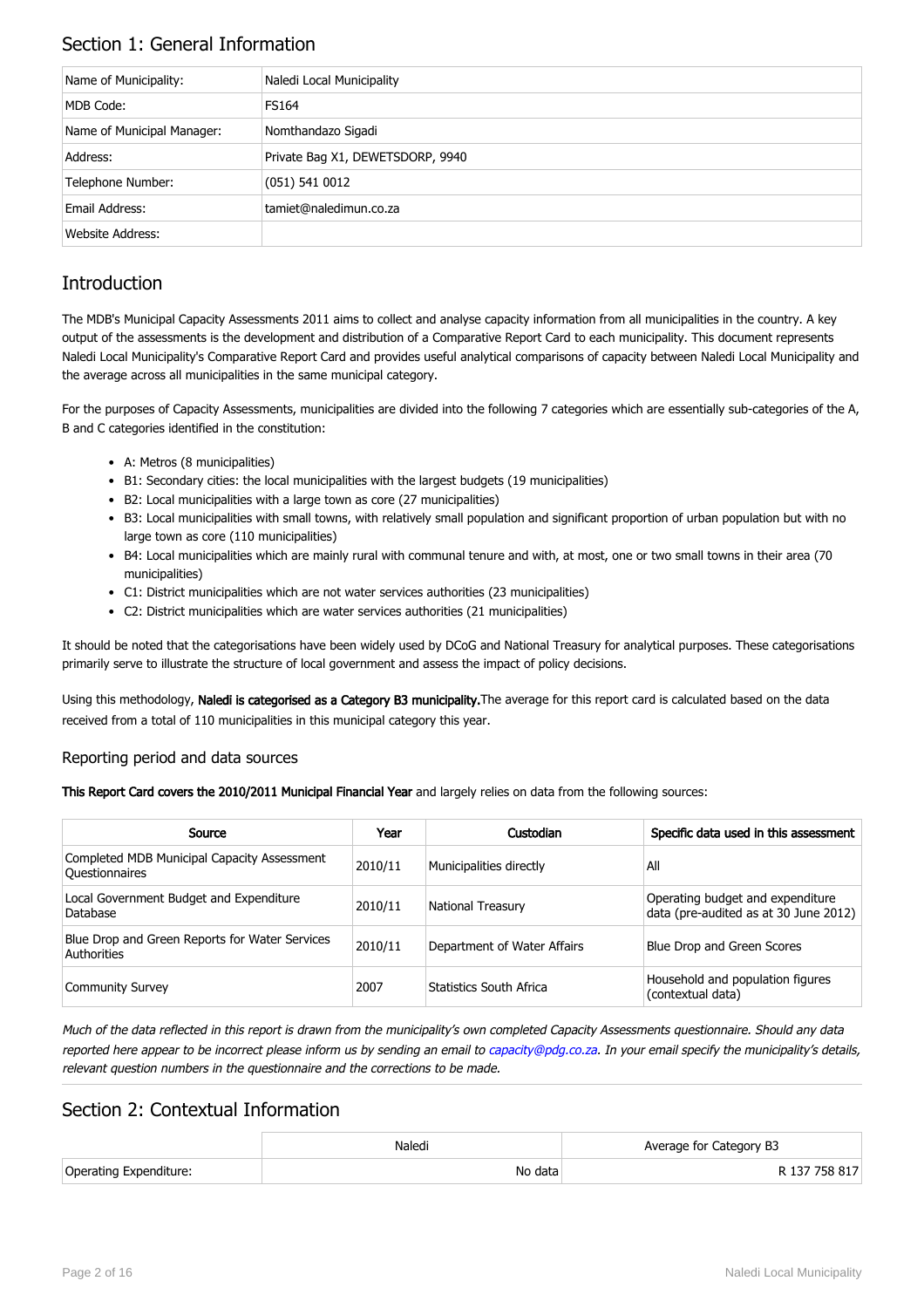# Section 3: Municipal Staffing

## Section 3.1: Staff Employment

|                         | Naledi |         | Average for<br>Category B3 | $100 \%$ -<br>80% | 19%<br>$3\%$ | $13\%$ |  |
|-------------------------|--------|---------|----------------------------|-------------------|--------------|--------|--|
|                         | Number | Percent | Percent                    |                   |              | 21%    |  |
| Posts vacant - Unfunded | 55     | 19.0%   | 12.9%                      | $60% -$           |              |        |  |
| Posts vacant - Funded   | 10     | 3.4%    | 21.1%                      | 40 % -            | 78%          | 66%    |  |
| Posts filled            | 225    | 77.6%   | 66.0%                      | 20%               |              |        |  |
| <b>TOTAL</b>            | 290    | 100.0%  | 100.0%                     | $0\%$ -           |              |        |  |

| Naledi | Average for Category B3 |  |
|--------|-------------------------|--|

|                                                                  | Naledi   | Average for Category B3 |
|------------------------------------------------------------------|----------|-------------------------|
| Total number of staff employed                                   |          | 269                     |
| Ratio of staff employed relative to total number of posts filled | 3 375.0% | 91.5%                   |

|                                                           | Naledi  | Average for Category B3 |
|-----------------------------------------------------------|---------|-------------------------|
| Total number of posts in organogram                       | 200     | 353                     |
| Funded vacancies as percent of all posts in organogram    | $5.0\%$ | 1 754.4%                |
| Funded vacancies as percent of filled posts in organogram | 7.4%    | 28.0%                   |

### Section 3.2: Staff Exits

|                                                           | Naledi | Average for Category B3 |
|-----------------------------------------------------------|--------|-------------------------|
| Total number of staff that left during the Financial Year |        | . 654                   |
| Percent of staff that left during the Financial Year      | 150.0% | $6.8\%$                 |

|                               |                | Naledi  |         |  |
|-------------------------------|----------------|---------|---------|--|
|                               | Number         | Percent | Percent |  |
| <b>Dismissals</b>             | $\overline{2}$ | 33.3%   | 10.8%   |  |
| Resignations                  | 4              | 66.7%   | 23.9%   |  |
| Retirement                    | $\mathbf{0}$   | 0.0%    | 23.3%   |  |
| <b>Fnd of Contract Period</b> | $\mathbf{0}$   | 0.0%    | 11.6%   |  |
| Other                         | No data        | No data | 30.4%   |  |
| TOTAL                         | 6              | 100.0%  | 100.0%  |  |



### Section 3.3: Section 57 Staffing

|                                                                                    | Naledi  | Average for Category B3 |
|------------------------------------------------------------------------------------|---------|-------------------------|
| Percent of Section 57 posts filled                                                 | $0.0\%$ | 74.0%                   |
| Percent of Section 57 posts vacant for more than three months<br>during MFY        | 100.0%  | 27.8%                   |
| Percent of Section 57 Managers that have signed performance<br>agreements in place | Error   | 109.6%                  |
| Percent of Section 57 Managers that have signed employment<br>contracts in place   | Error   | 103.9%                  |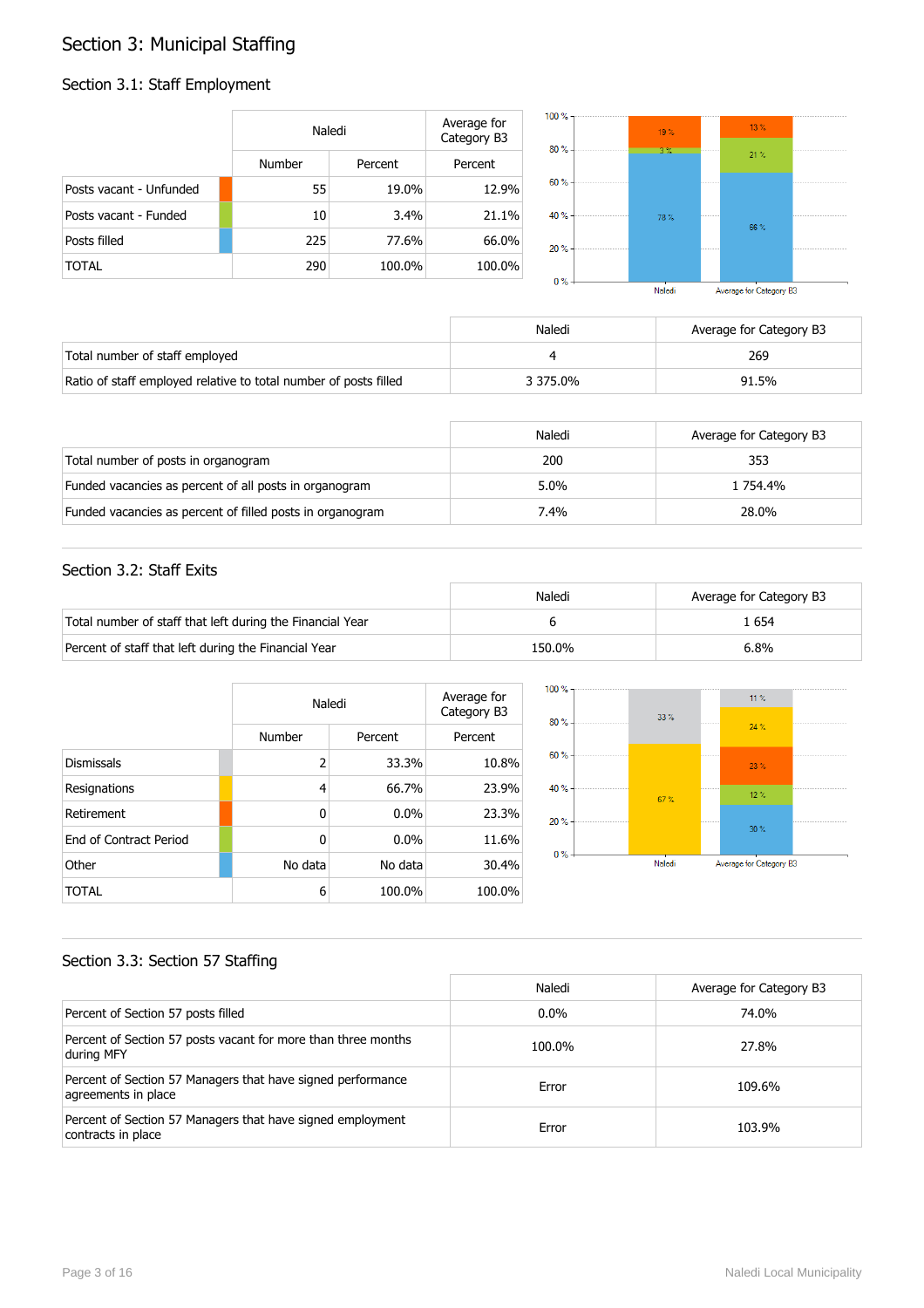### Section 3.4: Section 57 Exits

|                                                                      | Naledi | Average for Category B3 |
|----------------------------------------------------------------------|--------|-------------------------|
| Total number of Section 57 staff that left during the Financial Year |        | 101                     |
| Percent of Section 57 Managers that left during the Financial Year   | 100.0% | 22.3%                   |

#### Section 57 Managers that left due to:

|                        |                | Naledi  |         |  |
|------------------------|----------------|---------|---------|--|
|                        | Number         | Percent | Percent |  |
| <b>Dismissals</b>      | 1              | 25.0%   | 17.8%   |  |
| Resignations           | $\overline{2}$ | 50.0%   | 37.6%   |  |
| Retirement             | No data        | No data | 8.9%    |  |
| End of Contract Period | No data        | No data | 20.8%   |  |
| Other                  | 1              | 25.0%   | 14.9%   |  |
| TOTAL                  | 4              | 100.0%  | 100.0%  |  |



### Section 3.5: Staffing Skills Profile

|                                                                                        | Naledi  | Average for Category B3 |
|----------------------------------------------------------------------------------------|---------|-------------------------|
| Professional staff as percent of total staff *                                         | 25.0%   | 4.2%                    |
| Number of staff: Registered Professional Engineers                                     | No data | 42                      |
| Number of staff: Technologists                                                         | No data | 29                      |
| Number of staff: Technicians                                                           | 1       | 282                     |
| Number of staff: Registered Planners                                                   | No data | 48                      |
| Number of staff: Chartered Accountants                                                 | No data | 9                       |
| Number of staff: Registered with the Institute of Municipal Finance<br><b>Officers</b> | 2       | 105                     |
| Number of staff: Professional staff                                                    | 1       | 1 0 0 9                 |
| Number of Registered engineers per 10 000 population                                   | No data | 0.0683                  |
| Number of Technologists per 10 000 population                                          | No data | 0.0471                  |
| Number of Technicians per 10 000 population                                            | 0.3930  | 0.4584                  |
| Number of Registered planners per 10 000 population                                    | No data | 0.0780                  |

\* Defined here as having at least an undergraduate degree from a University or a Technical University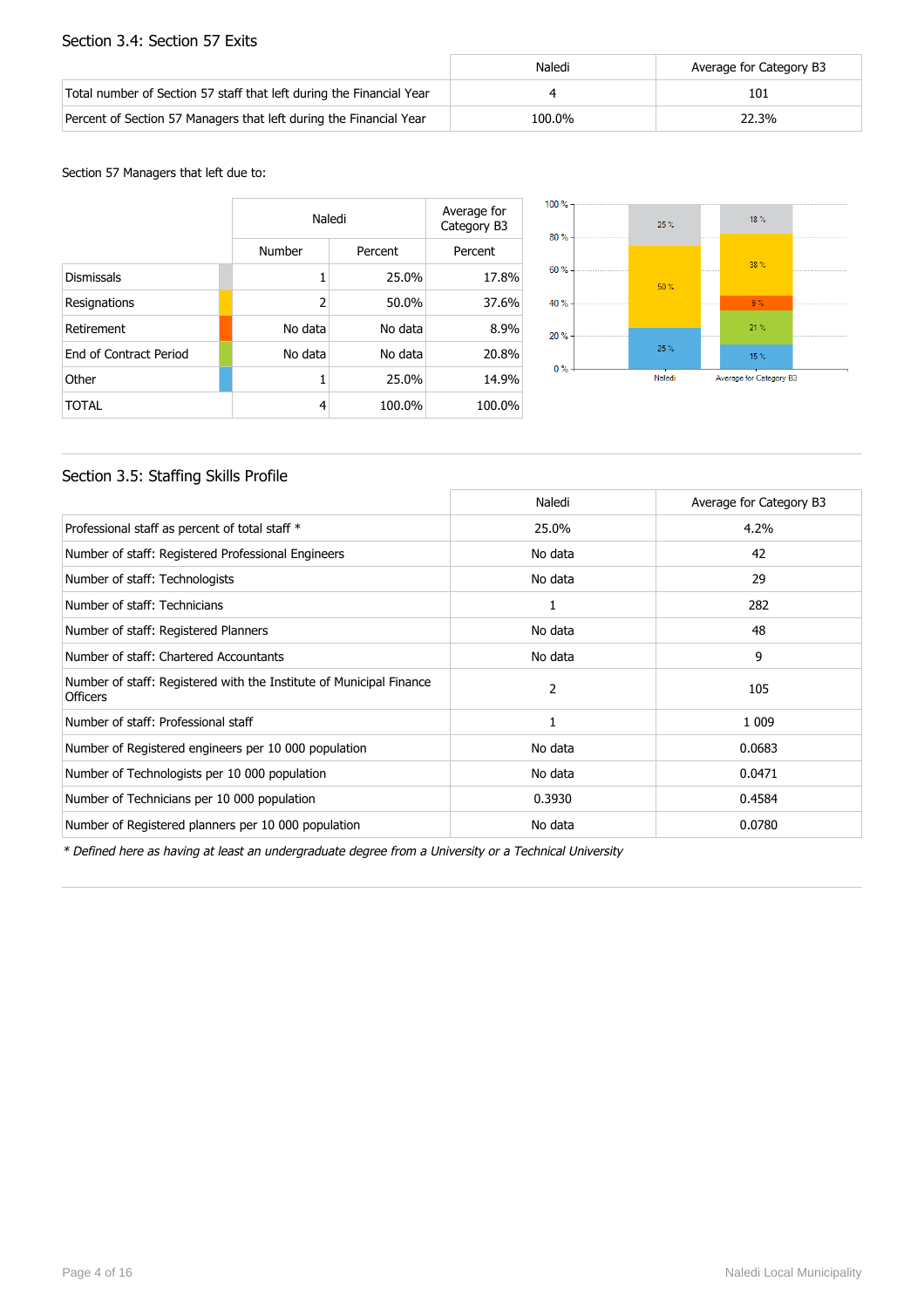# Section 4: Distribution by Function

|                                  | <b>Function Performed</b> | Percent of Staff | Average for<br>Category B3 | Percent of Operating<br>Expenditure | Average for<br>Category B3 |
|----------------------------------|---------------------------|------------------|----------------------------|-------------------------------------|----------------------------|
| Governance and Administration    | Yes                       | 67.5%            | 29.3%                      |                                     | 36.3%                      |
| <b>Water Services</b>            | Yes                       | 16.3%            | 14.1%                      |                                     | 13.4%                      |
| Electricity and Gas Reticulation | No                        | N/A              | 5.3%                       |                                     | 25.9%                      |
| <b>Municipal Transport</b>       | No                        | N/A              | 0.3%                       |                                     | 1.1%                       |
| Waste Management                 | Yes                       | 7.4%             | 14.6%                      |                                     | 4.7%                       |
| Roads and Stormwater Systems     | Yes                       | 1.5%             | 11.2%                      |                                     | 5.6%                       |
| Community and Social Services    | Yes                       | No data          | 11.5%                      |                                     | 4.9%                       |
| Planning and Development         | Yes                       | 1.5%             | 1.5%                       |                                     | 0.5%                       |
| <b>Emergency Services</b>        | Yes                       | 2.0%             | 2.5%                       |                                     | 0.8%                       |
| Municipal Health                 | Yes                       | 1.0%             | 0.8%                       |                                     | 0.1%                       |
| Primary Health Care              | No                        | N/A              | 0.5%                       |                                     | 0.4%                       |
| Environmental Management         | Yes                       | 1.0%             | 0.9%                       |                                     | 0.3%                       |
| Economic Development             | Yes                       | 1.0%             | 1.8%                       |                                     | 2.4%                       |
| Housing                          | Yes                       | 1.0%             | 1.2%                       |                                     | 1.5%                       |
| Traffic and Policing             | No data                   | No data          | 4.6%                       |                                     | 2.0%                       |
|                                  |                           | 100 %            | 100 %                      | 100 %                               | 100 %                      |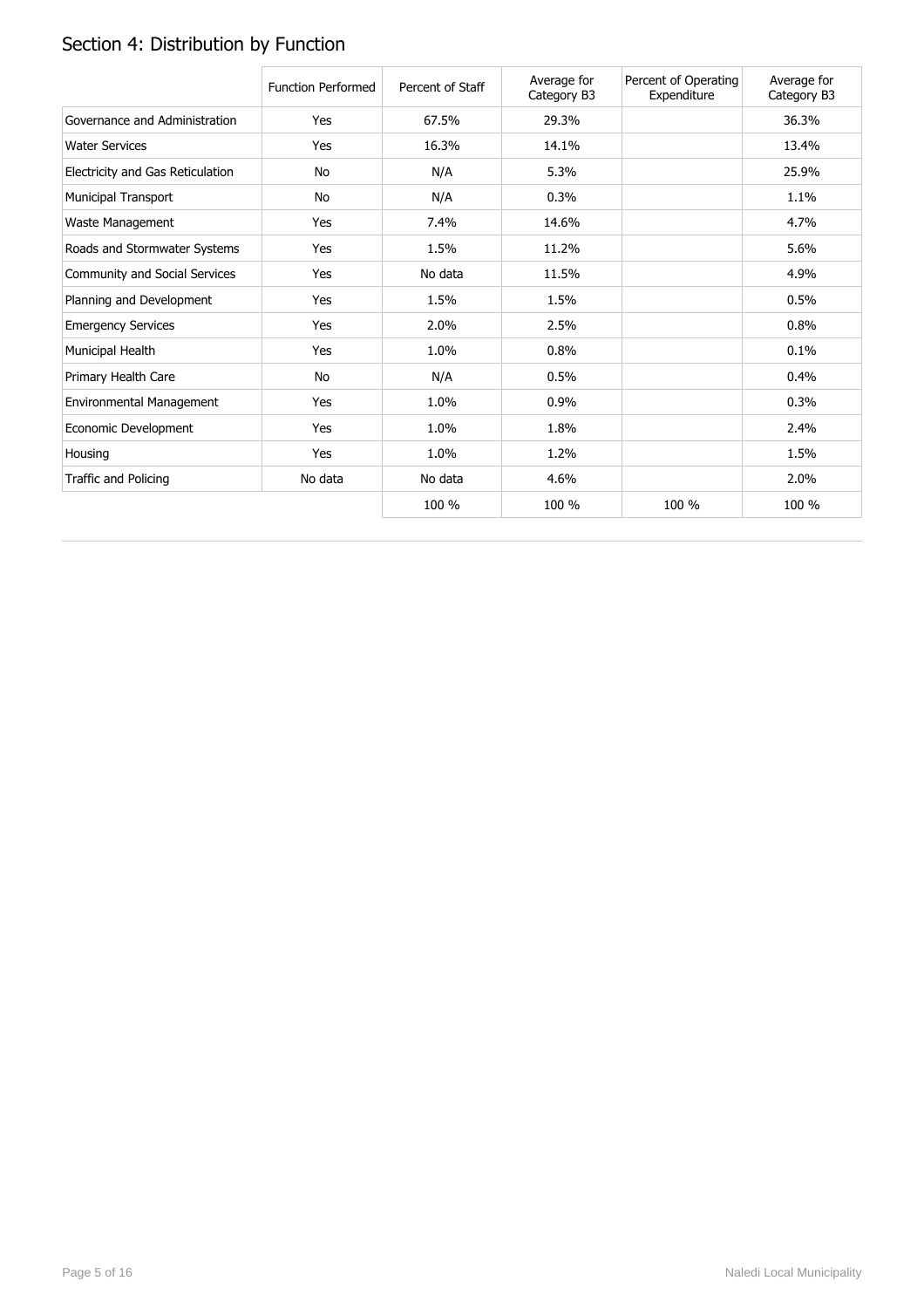# Section 5: Governance and Administration

| Municipality performs this function: |  |
|--------------------------------------|--|
|                                      |  |

### Resources

|                                             | Naledi  | Average for Category B3 |
|---------------------------------------------|---------|-------------------------|
| Staff per 10,000 population                 | 53.8416 | 10.7189                 |
| Operating Expenditure per 10,000 population | No data | R 4 881 152             |

## Staffing Skills Profile

|                                                                                        | Naledi | Average for Category B3 |
|----------------------------------------------------------------------------------------|--------|-------------------------|
| Percent of staff that are professional (i.e. have at least an<br>undergraduate degree) | 11.7%  | 15.4%                   |
| Percent of posts vacant                                                                | 5.8%   | 21.8%                   |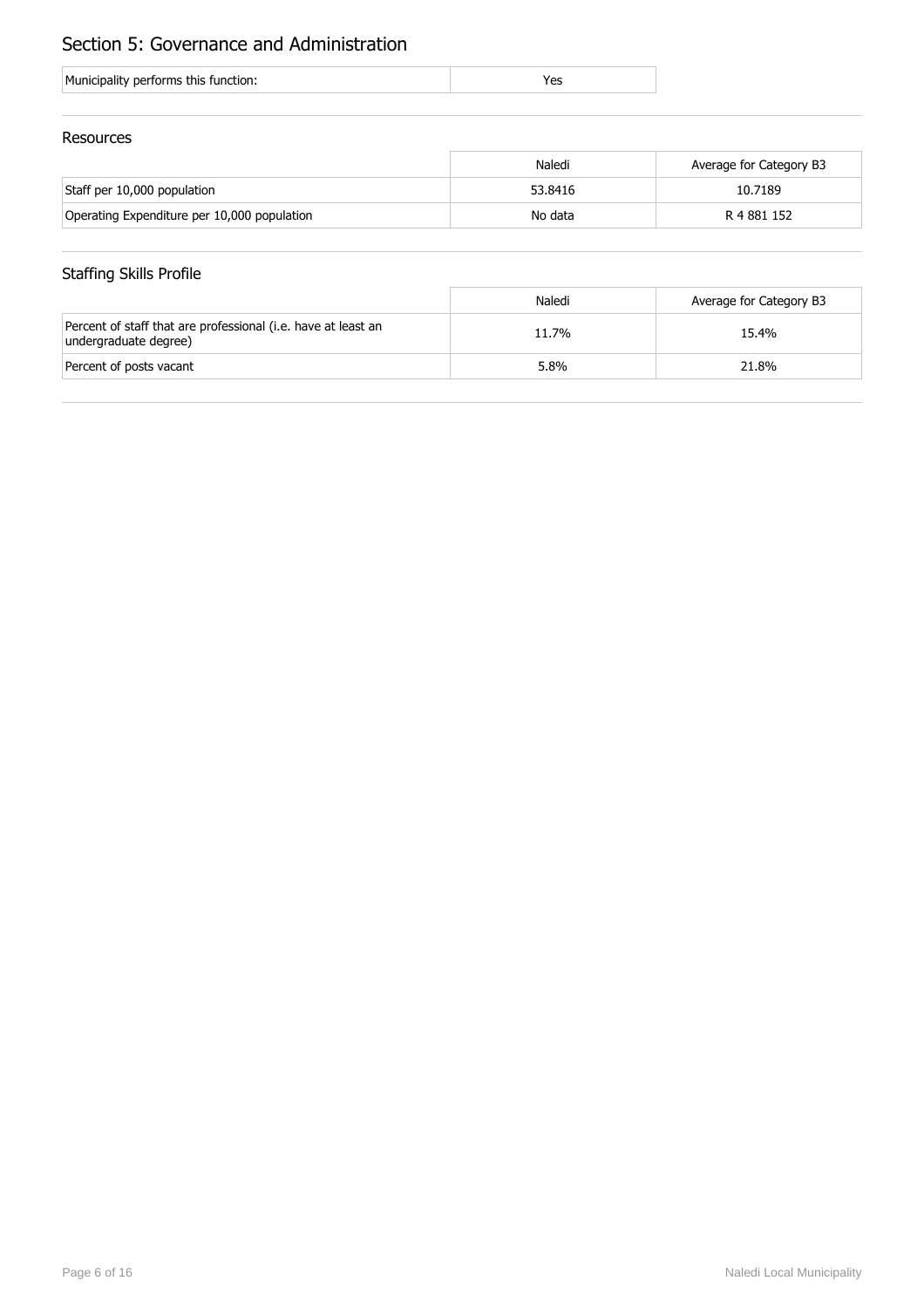# Section 6: Water Services

| Municipality performs this function:      | Yes |
|-------------------------------------------|-----|
| Municipality is water services authority: | Yes |
| Municipality is water services provider:  | No  |

### Resources

|                                             | Naledi  | Average for Category B3 |
|---------------------------------------------|---------|-------------------------|
| Staff per 10,000 population                 | 12.9691 | 5.1725                  |
| Operating Expenditure per 10,000 population | No data | R 1 800 776             |

## Staffing Skills Profile

|                                                                                        | Naledi       | Average for Category B3 |
|----------------------------------------------------------------------------------------|--------------|-------------------------|
| Percent of staff that are professional (i.e. have at least an<br>undergraduate degree) | $0.0\%$      | 4.3%                    |
| Percent of posts vacant                                                                | 51.5%        | 21.9%                   |
| Number of Registered Professional Engineers                                            | $\mathbf{0}$ |                         |
| Number of Technologists                                                                | $\Omega$     |                         |
| Number of Technicians                                                                  |              |                         |
| Number of Registered Professional Engineers per 10,000 population                      | 0.00         | 0.09                    |
| Number of Technologists per 10,000 population                                          | 0.00         | 0.09                    |
| Number of Technicians per 10,000 population                                            | 0.39         | 0.14                    |

|                                                                                          | Naledi | Average for Category B3 |
|------------------------------------------------------------------------------------------|--------|-------------------------|
| Was the WSDP adopted by Council as at 30 June 2011                                       | No     | ٠                       |
| Percent of population with at least basic access to water                                | 161.9% | 30.1%                   |
| Percent of population with at least basic access to sanitation                           | 161.9% | 29.5%                   |
| Percent of population provided with water connection for first time in<br>2010/2011      | 162.5% | 2.2%                    |
| Percent of population provided with sanitation connection for first<br>time in 2010/2011 | 161.9% | 2.4%                    |
| Non-revenue water                                                                        | 77.8%  | $-52.2%$                |
| Real losses                                                                              | 77.8%  | 31.4%                   |
| <b>Blue Drop Score</b>                                                                   | 38.7%  | 49.4%                   |
| Green Drop Score                                                                         | 5.4%   | 32.1%                   |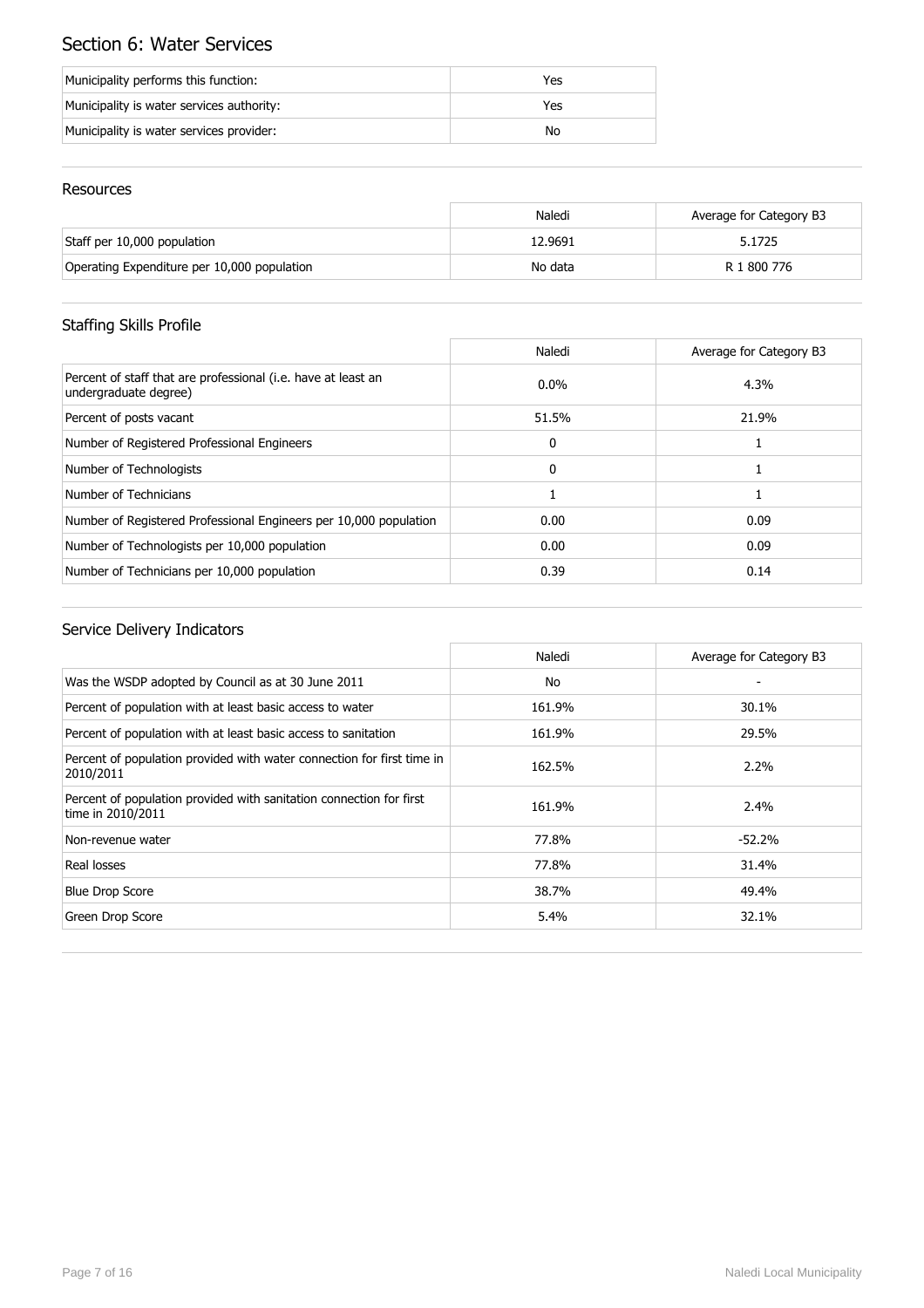# Section 9: Waste Management

#### Municipality performs this function:

| Refuse removal                    | Yes |
|-----------------------------------|-----|
| Refuse dumps/solid waste disposal | Yes |
| Cleansing                         | Yes |

### Resources

|                                                        | Naledi  | Average for Category B3 |
|--------------------------------------------------------|---------|-------------------------|
| Staff per 10,000 population                            | 5.8951  | 5.3465                  |
| Operating Expenditure per 10,000 population            | No data | R 629 574               |
| By-laws in place                                       | Yes     |                         |
| By-laws enforced - urban (yes/no)                      | Yes     | -                       |
| By-laws enforced - rural (yes/no)                      | No data |                         |
| Self-assessment of how well by-laws are being enforced | Good    |                         |

### Staffing Skills Profile

|                                                                                        | Naledi   | Average for Category B3 |
|----------------------------------------------------------------------------------------|----------|-------------------------|
| Percent of staff that are professional (i.e. have at least an<br>undergraduate degree) | $0.0\%$  | 1.8%                    |
| Percent of posts vacant                                                                | 50.0%    | 18.7%                   |
| Number of Registered Professional Engineers                                            | 0        | 0                       |
| Number of Technologists                                                                | $\Omega$ | 0                       |
| Number of Technicians                                                                  |          | 0                       |
| Number of Registered Professional Engineers per 10,000 population                      | 0.00     | 0.04                    |
| Number of Technologists per 10,000 population                                          | 0.00     | 0.01                    |
| Number of Technicians per 10,000 population                                            | 0.39     | 0.04                    |

|                                                                                                        | Naledi | Average for Category B3 |
|--------------------------------------------------------------------------------------------------------|--------|-------------------------|
| Does the municipality have an approved Integrated Waste<br>Management Plan (IWMP)                      | No     |                         |
| Percent of of population eligible for weekly kerbside collection that<br>receive this level of service | 100.0% | 91.5%                   |
| Percent of municipal-owned landfill sites that are registered<br>according to ECA and Waste Act        | 33.3%  | 34.9%                   |
| Percent of waste recycled                                                                              | 20.0%  | 14.9%                   |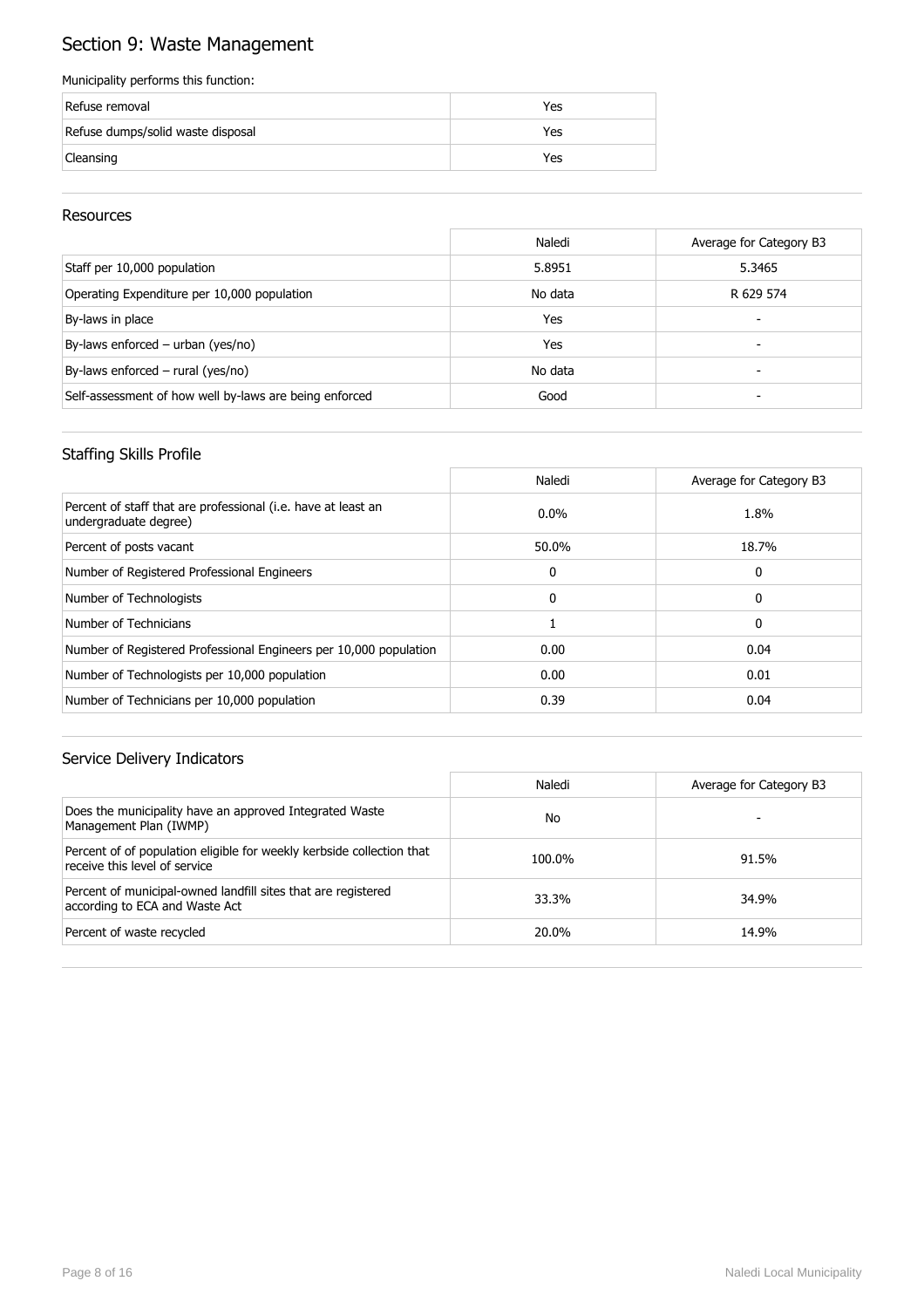# Section 10: Roads and Stormwater Systems

#### Municipality performs this function:

| Municipal roads                        | Yes |
|----------------------------------------|-----|
| Stormwater systems in built-up areas   | Yes |
| Performs the 'District' roads function | No  |

### Resources

|                                             | Naledi  | Average for Category B3 |
|---------------------------------------------|---------|-------------------------|
| Staff per 10,000 population                 | 1.1790  | 4.0944                  |
| Operating Expenditure per 10,000 population | No data | R 745 870               |

## Staffing Skills Profile

|                                                                                        | Naledi       | Average for Category B3 |
|----------------------------------------------------------------------------------------|--------------|-------------------------|
| Percent of staff that are professional (i.e. have at least an<br>undergraduate degree) | $0.0\%$      | 2.4%                    |
| Percent of posts vacant                                                                | 100.0%       | 21.7%                   |
| Number of Registered Professional Engineers                                            | 0            | 0                       |
| Number of Technologists                                                                | $\mathbf{0}$ | 0                       |
| Number of Technicians                                                                  |              |                         |
| Number of Registered Planners                                                          | 0            | 0                       |
| Number of Registered Professional Engineers per 10,000 population                      | 0.00         | 0.03                    |
| Number of Technologists per 10,000 population                                          | 0.00         | 0.03                    |
| Number of Technicians per 10,000 population                                            | 0.39         | 0.07                    |
| Number of Registered Planners per 10,000 population                                    | 0.00         | 0.00                    |

|                                                   | Naledi | Average for Category B3 |
|---------------------------------------------------|--------|-------------------------|
| Roads conditions for paved roads monitored        | Yes    |                         |
| Percent of paved roads that are very good or good | 35.0%  | 28.1%                   |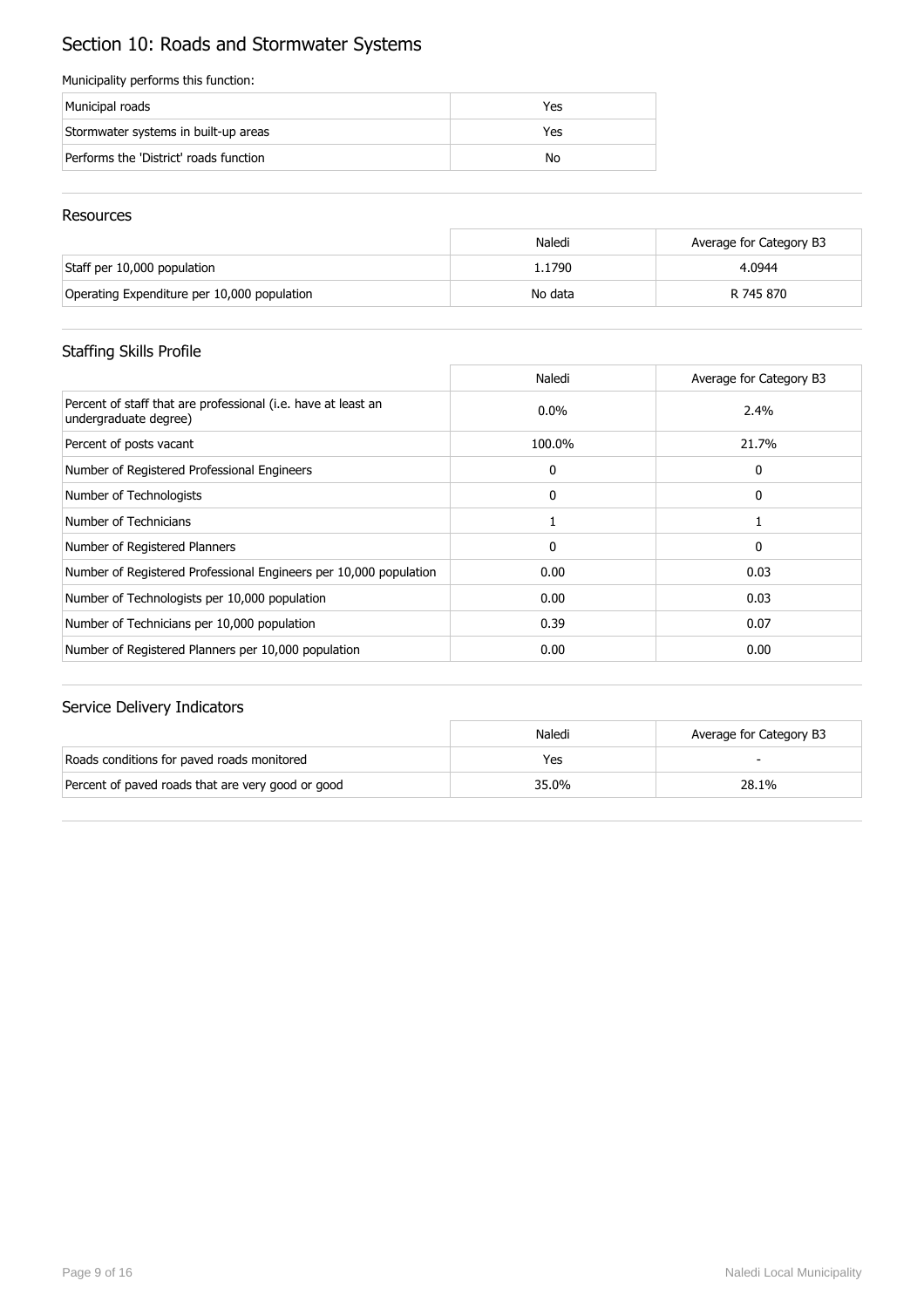# Section 11: Community and Social Services

| Municipality performs this function:        | Regulation & facilitation | Service provision |
|---------------------------------------------|---------------------------|-------------------|
| Beaches and amusement facilities            | No                        | No                |
| Local amenities                             | No                        | No                |
| Local sports facilities                     | Yes                       | Yes               |
| Municipal parks and recreation              | Yes                       | Yes               |
| Public places                               | Yes                       | Yes               |
| Child care facilities                       | Yes                       | No                |
| Cemeteries, funeral parlours and crematoria | Yes                       | Yes               |
| Libraries                                   | Yes                       | Yes               |
| <b>Museums</b>                              | No                        | No                |

### Resources

|                                             | Naledi  | Average for Category B3 |
|---------------------------------------------|---------|-------------------------|
| Staff per 10,000 population                 | No data | 4.2037                  |
| Operating Expenditure per 10,000 population | No data | R 657 658               |

## Staffing Skills Profile

|                                                                                        | Naledi  | Average for Category B3 |
|----------------------------------------------------------------------------------------|---------|-------------------------|
| Percent of staff that are professional (i.e. have at least an<br>undergraduate degree) | No data | 6.2%                    |
| Percent of posts vacant                                                                | No data | 20.4%                   |

|                                                   | Naledi  | Average for Category B3 |
|---------------------------------------------------|---------|-------------------------|
| Number of sports facilities per 10,000 population | No data | 1.43                    |
| Total area of all public space                    | No data | 11 154 km2              |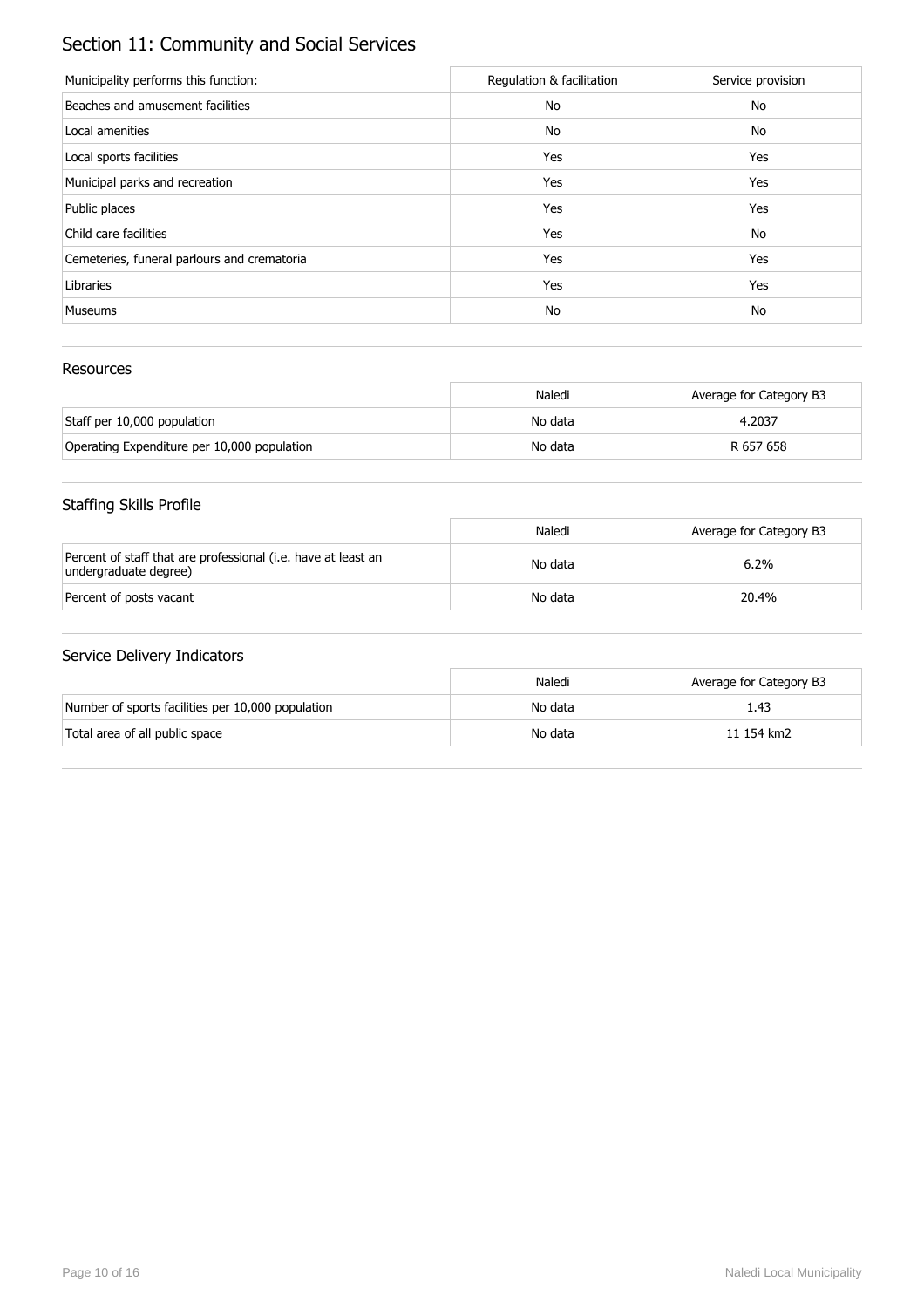# Section 12: Planning and Development

#### Municipality performs this function:

| Municipal planning                            | Yes |
|-----------------------------------------------|-----|
| Building regulations                          | Yes |
| Land-use management                           | Yes |
| Property development (non-municipal property) | No  |

#### **Resources**

|                                             | Naledi  | Average for Category B3 |
|---------------------------------------------|---------|-------------------------|
| Staff per 10,000 population                 | 1.1790  | 0.5486                  |
| Operating Expenditure per 10,000 population | No data | R 72 739                |

## Staffing Skills Profile

|                                                                                        | Naledi  | Average for Category B3 |
|----------------------------------------------------------------------------------------|---------|-------------------------|
| Percent of staff that are professional (i.e. have at least an<br>undergraduate degree) | No data | 39.0%                   |
| Percent of posts vacant                                                                | $0.0\%$ | 29.0%                   |
| Number of Registered Planners                                                          | No data | 0                       |
| Number of Building Inspectors                                                          | No data |                         |
| Number of Registered Planners per 10,000 population                                    | No data | 0.05                    |
| Number of Building Inspectors per 10,000 population                                    | No data | 0.14                    |

|                                                              | Naledi | Average for Category B3  |
|--------------------------------------------------------------|--------|--------------------------|
| Percent of building plans submitted that were approved in FY | 100.0% | 92.6%                    |
| Average time taken to approve building plans (days)          |        | 23                       |
| Approved IDP in place                                        | Yes    | $\overline{\phantom{0}}$ |
| Approved SDF in place                                        | Yes    | -                        |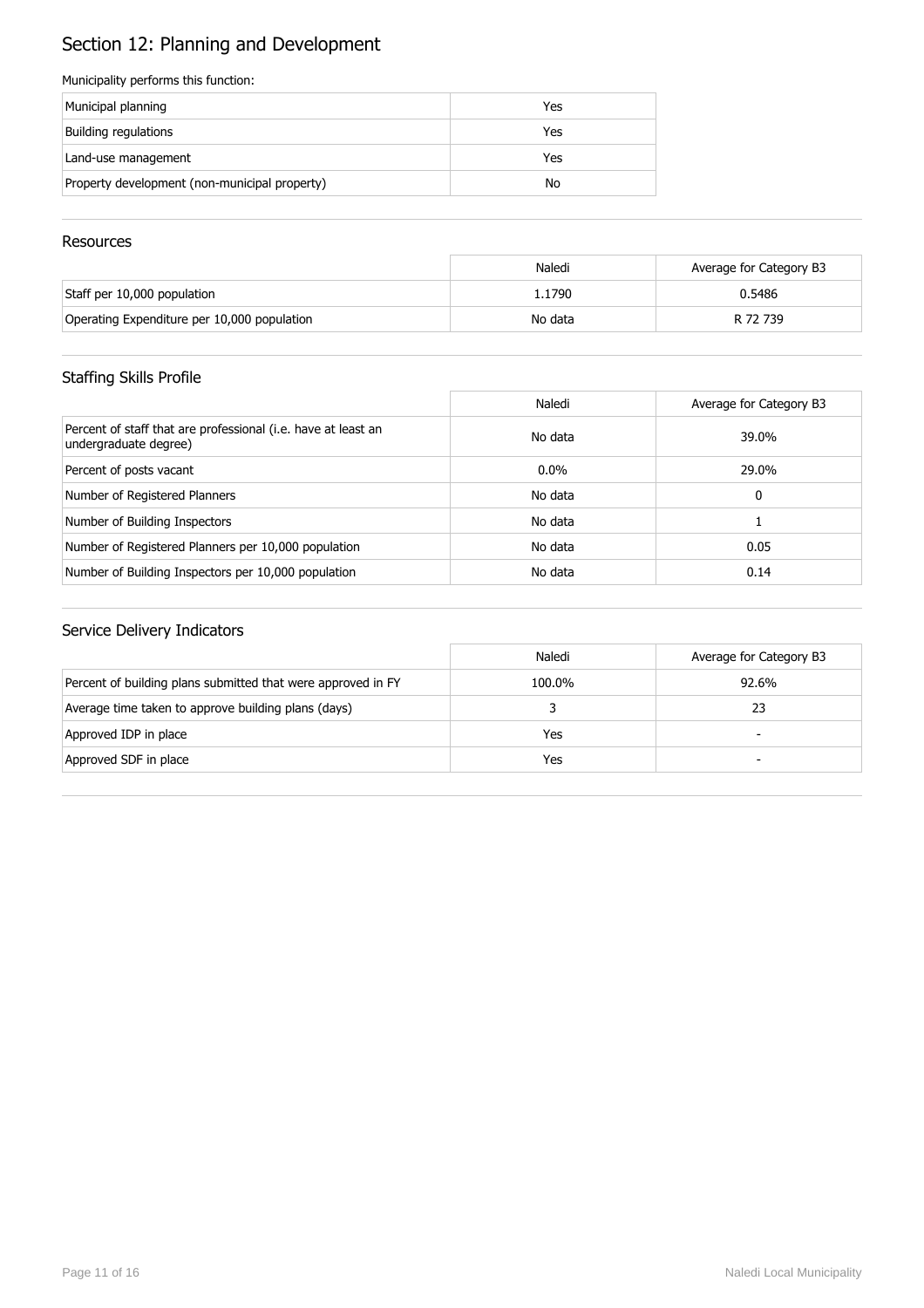# Section 13: Emergency Services

#### Municipality performs this function:

| Fire fighting       | Yes |
|---------------------|-----|
| Rescue services     | No  |
| Disaster management | Yes |
| Ambulance services  | No  |

#### **Resources**

|                                             | Naledi  | Average for Category B3 |
|---------------------------------------------|---------|-------------------------|
| Staff per 10,000 population                 | 1.5720  | 0.9027                  |
| Operating Expenditure per 10,000 population | No data | R 108 194               |

## Staffing Skills Profile

|                                                                                        | Naledi         | Average for Category B3 |
|----------------------------------------------------------------------------------------|----------------|-------------------------|
| Percent of staff that are professional (i.e. have at least an<br>undergraduate degree) | $0.0\%$        | 8.3%                    |
| Percent of posts vacant                                                                | Error          | 35.1%                   |
| Number of firefighters                                                                 | 4              | 6                       |
| Number of fire trucks and specialised emergency vehicles                               | 2              | 2                       |
| Number of fire stations                                                                | $\mathbf{0}$   |                         |
| Number of ambulances                                                                   | Not applicable |                         |
| Number of firefighters per 10,000 population                                           | 1.57           | 0.47                    |
| Number of fire trucks and specialised emergency vehicles per 10,000<br>population      | 0.79           | 0.21                    |
| Number of fire stations per 10,000 population                                          | 0.00           | 0.08                    |
| Number of ambulances per 10,000 population                                             | Not applicable |                         |

|                                                             | Naledi | Average for Category B3 |
|-------------------------------------------------------------|--------|-------------------------|
| Percent of fire service calls responded to within 7 minutes | 70.0%  | 50.7%                   |
| Approved Disaster Management Plan                           | No     |                         |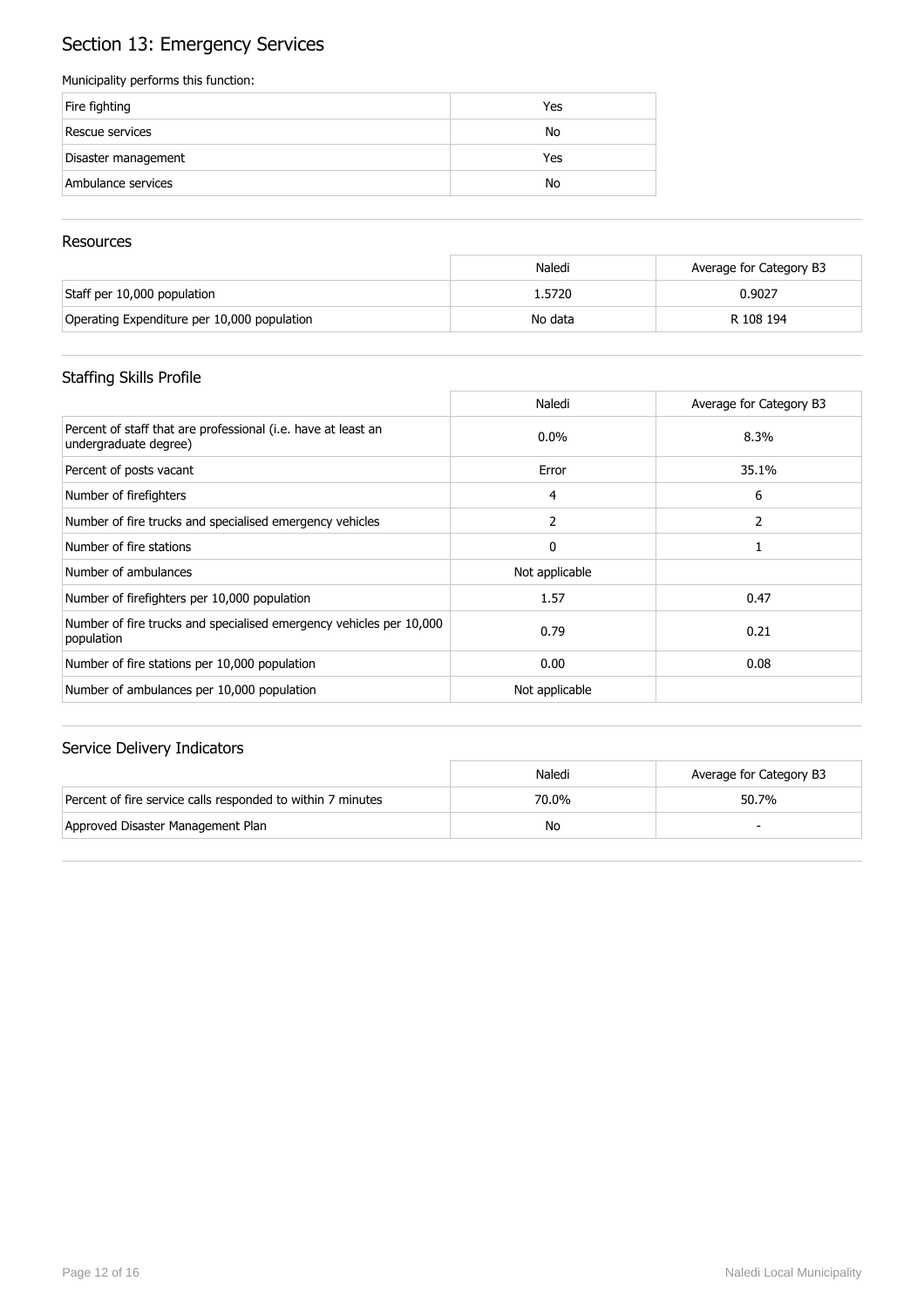# Section 14: Municipal Health

| Municipality performs this function:                               | Regulation & facilitation | Service provision |
|--------------------------------------------------------------------|---------------------------|-------------------|
| Municipal health                                                   | Yes                       | Yes               |
| Licensing and control of undertakings that sell food to the public | Yes                       | Yes               |
| Noise pollution                                                    | Yes                       | Yes               |
| Pounds                                                             | No                        | No                |
| Accommodation, care and burial of animals                          | Yes                       | Yes               |
| Licensing of dogs                                                  | No                        | No                |

### Resources

|                                             | Naledi  | Average for Category B3 |
|---------------------------------------------|---------|-------------------------|
| Staff per 10,000 population                 | 0.7860  | 0.3077                  |
| Operating Expenditure per 10,000 population | No data | R 7 879                 |

## Staffing Skills Profile

|                         | Naledi | Average for Category B3 |
|-------------------------|--------|-------------------------|
| Percent of posts vacant | 0.0%   | 24.7%                   |

|                                                                                   | Naledi | Average for Category B3 |
|-----------------------------------------------------------------------------------|--------|-------------------------|
| Percent of licensed food handling facilities that were inspected during<br>the FY | 500.0% | 157.4%                  |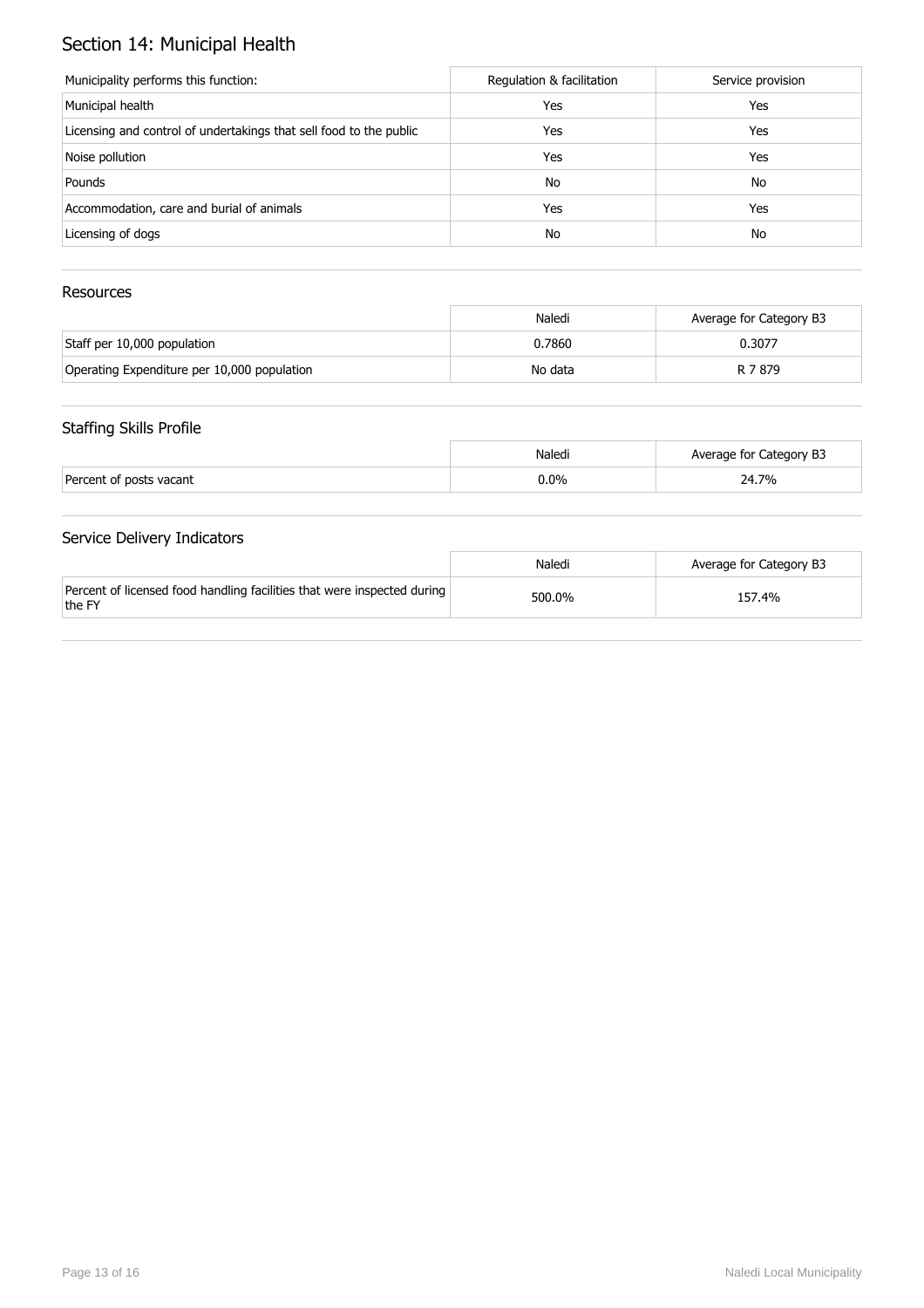# Section 16: Environmental Management

#### Municipality performs this function:

| Environmental planning       | No  |
|------------------------------|-----|
| Bio-diversity management     | Yes |
| Climate change interventions | Yes |
| Alternative energy planning  | Yes |
| Air pollution                | Yes |
|                              |     |

### Resources

|                                             | Naledi  | Average for Category B3 |
|---------------------------------------------|---------|-------------------------|
| Staff per 10,000 population                 | 0.7860  | 0.3385                  |
| Operating Expenditure per 10,000 population | No data | R 34 980                |

### Staffing Skills Profile

|                                                                                        | Naledi  | Average for Category B3 |
|----------------------------------------------------------------------------------------|---------|-------------------------|
| Percent of staff that are professional (i.e. have at least an<br>undergraduate degree) | 100.0%  | 18.5%                   |
| Percent of posts vacant                                                                | $0.0\%$ | 48.0%                   |

|                                           | Naledi         | Average for Category B3 |
|-------------------------------------------|----------------|-------------------------|
| By-laws in place                          | Yes            |                         |
| Self-assessment of enforcement of by-laws | Good           | -                       |
| Approved Environmetal Management Plan     | Not applicable | -                       |
| Number of air quality monitoring stations |                |                         |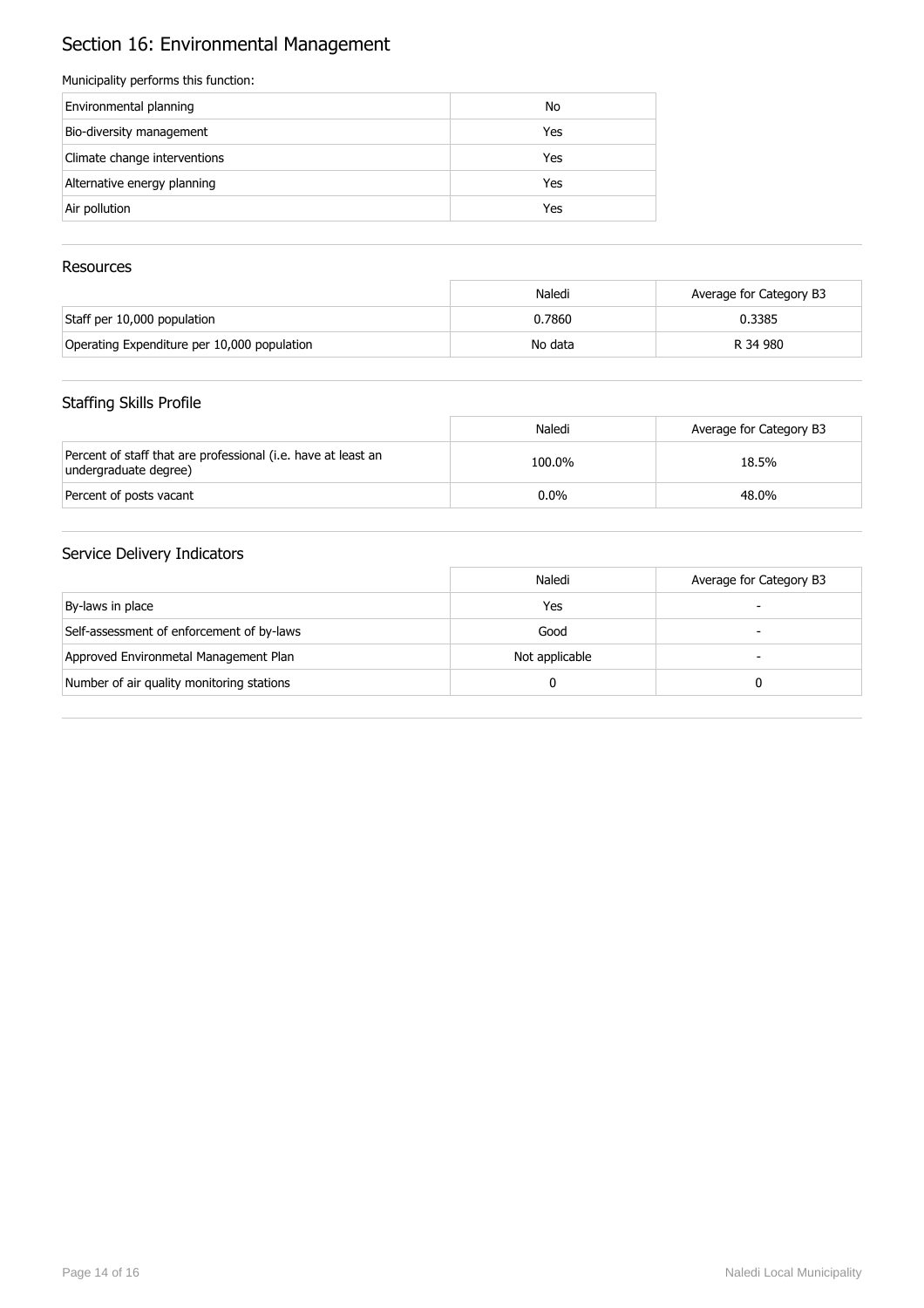# Section 17: Economic Development

| Municipality performs this function:                          | Regulation & facilitation | Service provision |
|---------------------------------------------------------------|---------------------------|-------------------|
| Local tourism                                                 | No                        | No                |
| Markets                                                       | No                        | No                |
| Abattoirs                                                     | No                        | No                |
| Trading regulations                                           | No                        | No                |
| Street trading                                                | Yes                       | Yes               |
| Billboards and the display of advertisements in public places | No                        | No                |
| Fences and fences                                             | No                        | No                |
| Control of undertakings that sell liquor to the public        | Yes                       | Yes               |
| Local economic development                                    | Yes                       | Yes               |

### Resources

|                                             | Naledi  | Average for Category B3 |
|---------------------------------------------|---------|-------------------------|
| Staff per 10,000 population                 | 0.7860  | 0.6510                  |
| Operating Expenditure per 10,000 population | No data | R 324 123               |

## Staffing Skills Profile

|                                                                                        | Naledi  | Average for Category B3 |
|----------------------------------------------------------------------------------------|---------|-------------------------|
| Percent of staff that are professional (i.e. have at least an<br>undergraduate degree) | $0.0\%$ | 17.0%                   |
| Percent of posts vacant                                                                | 100.0%  | 25.7%                   |

|                                           | Naledi  | Average for Category B3 |
|-------------------------------------------|---------|-------------------------|
| By-laws in place                          | No      |                         |
| Self-assessment of enforcement of by-laws | No data | -                       |